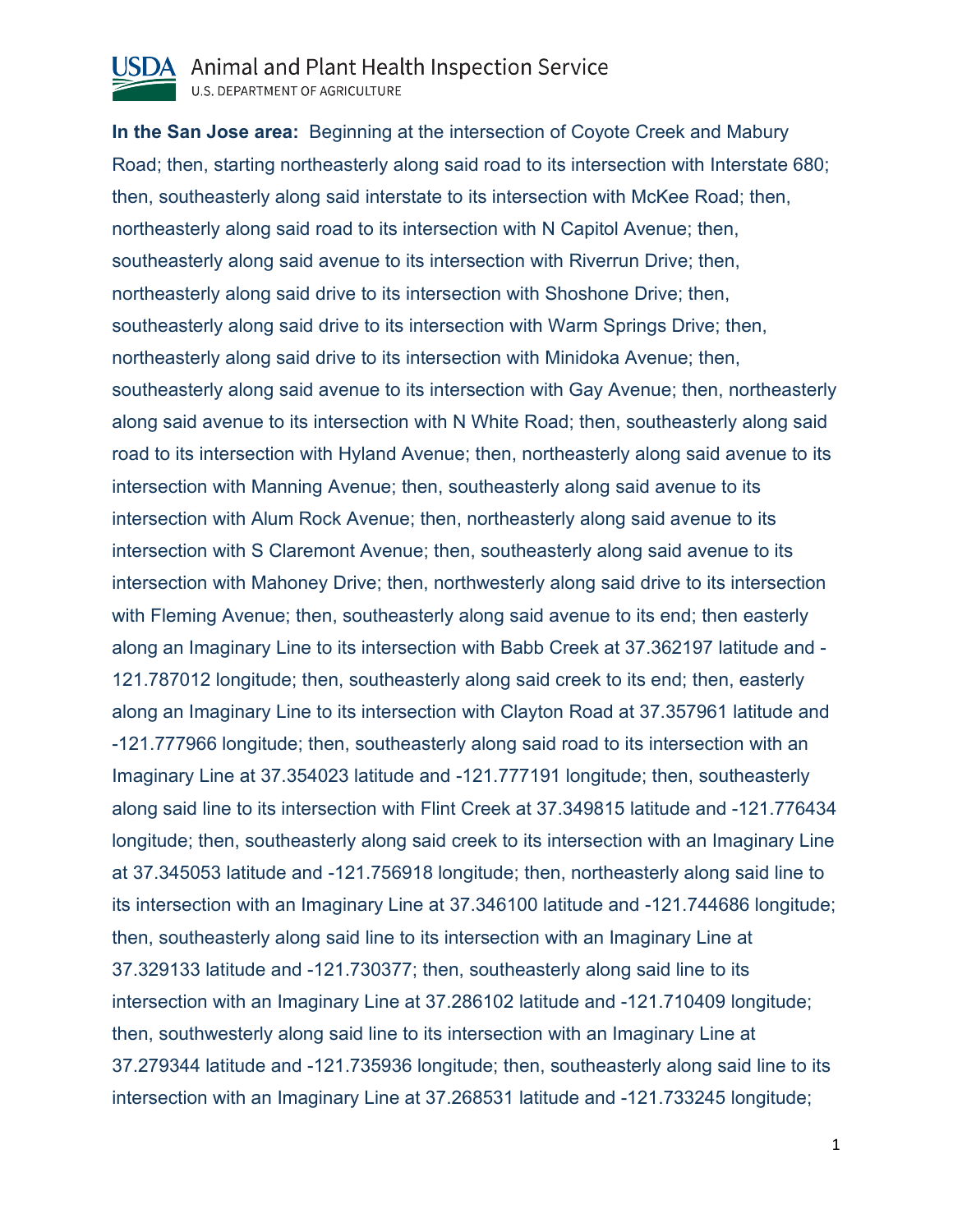

then, southwesterly along said line to its intersection with the start of San Felipe Road; then, northwesterly along said road to its intersection with an Imaginary Line at 37.269012 latitude and -121.738897 longitude; then, southwesterly along said line to its intersection with Silver Creek at 37.260339 latitude and -121.744544 longitude; then, southeasterly along said creek to its intersection with an Imaginary Line at 37.256535 latitude and -121.741519 longitude; then, southwesterly along said line to its intersection with Chelsea Crossing at 37.242316 latitude and -121.759210 longitude; then, southwesterly along said crossing to its intersection with an Imaginary Line at 37.240760 latitude and -121.763506 longitude; then, southwesterly along said line to its intersection with Coyote Creek Trail at 37.240102 latitude and -121.765647 longitude; then, southerly along said trail to its intersection with Forsum Road; then, southerly along said road to its intersection with Menard Drive; then, southwesterly along said drive to its intersection with Monterey Road; then, northwesterly along said road to its intersection with Bernal Road; then, southeasterly along said road to its intersection with San Ignacio Avenue; then, northwesterly along said avenue to its intersection with Great Oaks Boulevard; then, southwesterly along said boulevard to its intersection with Vineyard Drive; then, southwesterly along said drive to its intersection with San Anselmo Way; then, northwesterly along said way to its intersection with Conejo Drive; then, southerly along said drive to its intersection with Jaggers Drive; then, westerly along said drive to its intersection with Applegate Drive; then, southerly along said drive to its intersection with Curie Drive; then, westerly along said drive to its intersection with Camino Verde Drive; then, southerly along said drive to its intersection with Santa Teresa County Park Boundary at 37.226531 latitude and -121.798983 longitude; then, southwesterly along said boundary to its intersection with an Imaginary Line at 37.220612 latitude and -121.805310 longitude; then, southwesterly along said line to its intersection with an Imaginary Line at 37.220051 latitude and -121.814775 longitude; then, westerly along said line to its intersection with an Imaginary Line at 37.220441 latitude and -121.818266 longitude; then, southwesterly along said line to its intersection with an Imaginary Line at 37.219906 latitude and -121.818534 longitude ; then, northwesterly along said line to its intersection with Scenic Vista Drive at 37.219919 latitude and -121.818672 longitude; then, southwesterly along said drive to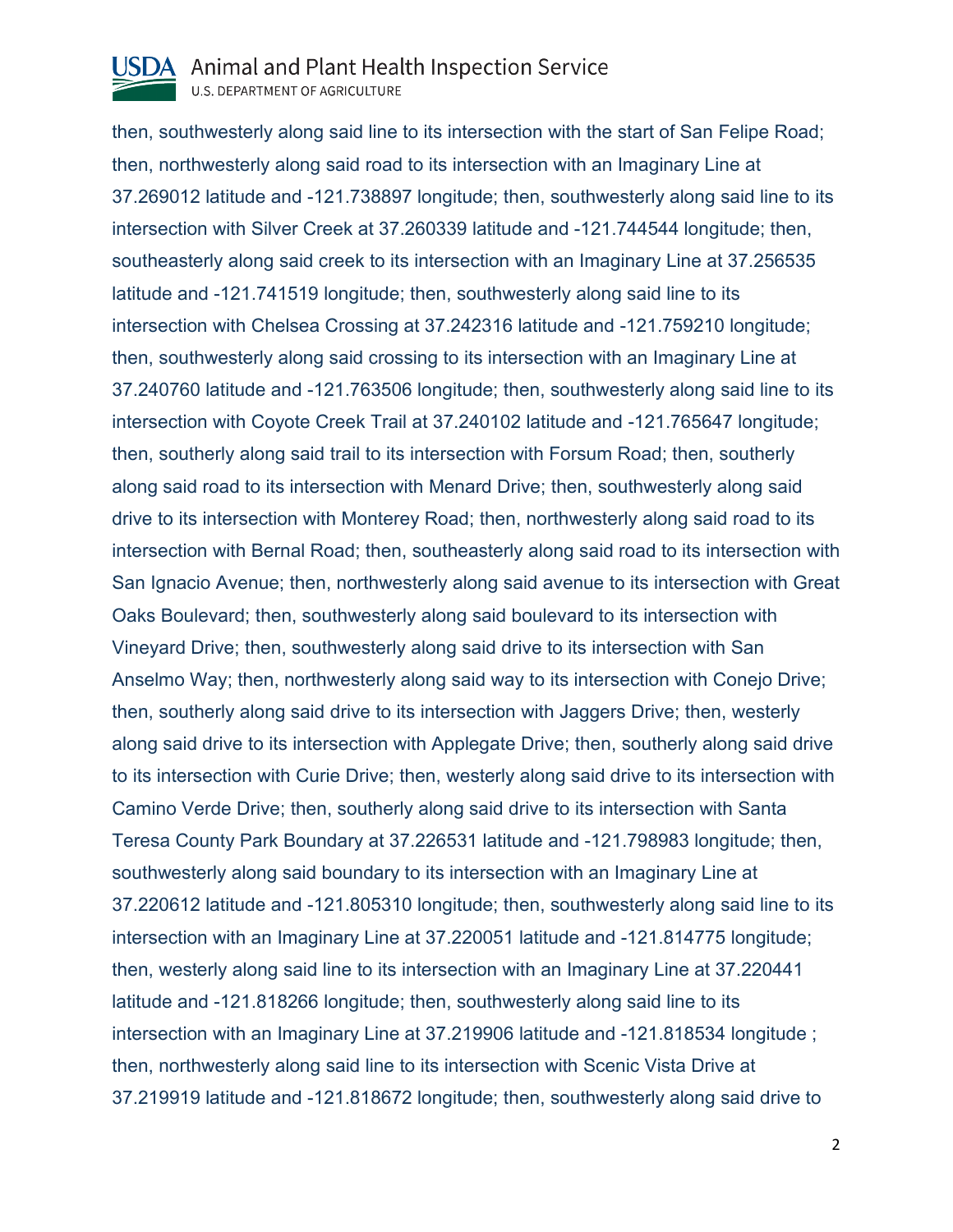

its intersection with Via Santa Teresa; then, northwesterly along said via to its intersection with Graystone Lane; then, northwesterly along said lane to its intersection with an Imaginary Line at 37.222069 latitude and -121.848813 longitude; then, southwesterly along said line to its intersection with the start of Winterset Way; then, southwesterly along said way to its intersection with Akio Way; then, northwesterly along said way to its intersection with Trinidad Drive; then, southwesterly along said drive to its intersection with Elwood Road; then, southwesterly along said road to its intersection with Echo Valley Drive; then, northwesterly along said drive to its intersection with Leyland Park Drive; then, northwesterly along said drive to its intersection with Pierce Ranch Road; then, southwesterly along said road to its intersection with Whispering Pines Drive; then, northwesterly along said drive to its intersection with McAbee Road; then, southwesterly along said road to its intersection with an Imaginary Line at 37.214477 latitude and -121.883092 longitude; then, northwesterly along said line to its intersection with Shannon Road; then, northwesterly along said road to its intersection with Short Road; then, northeasterly along said road to its intersection with Old Blossom Hill Road; then, westerly along said road to its intersection with Blossom Hill Road; then, westerly along said road to its intersection with Cherry Blossom Lane; then, northerly along said lane to its intersection with Los Gatos Almaden Road; then, northeasterly along said road to its intersection with Lester Lane; then, northwesterly along said lane to its intersection with Camino del Sol; then, southwesterly along said camino to its intersection with Gateway Avenue; then, westerly along said avenue to its intersection with Los Gatos Boulevard; then, southwesterly along said boulevard to its intersection with Lark Avenue; then, northwesterly along said avenue to its intersection with Winchester Boulevard; then, northeasterly along said boulevard to its intersection with Knowles Drive; then, westerly along said drive to its intersection with Pollard Road; then, northwesterly along said road to its intersection with Burrows Road; then, northeasterly along said road to its intersection with S San Tomas Aquino Road; then, northeasterly along said road to its intersection with Westmont Avenue; then, southwesterly along said avenue to its intersection with Harriet Avenue; then, northwesterly along said avenue to its intersection with Fenian Drive; then, northerly along said drive to its intersection with S San Tomas Aquino Road; then,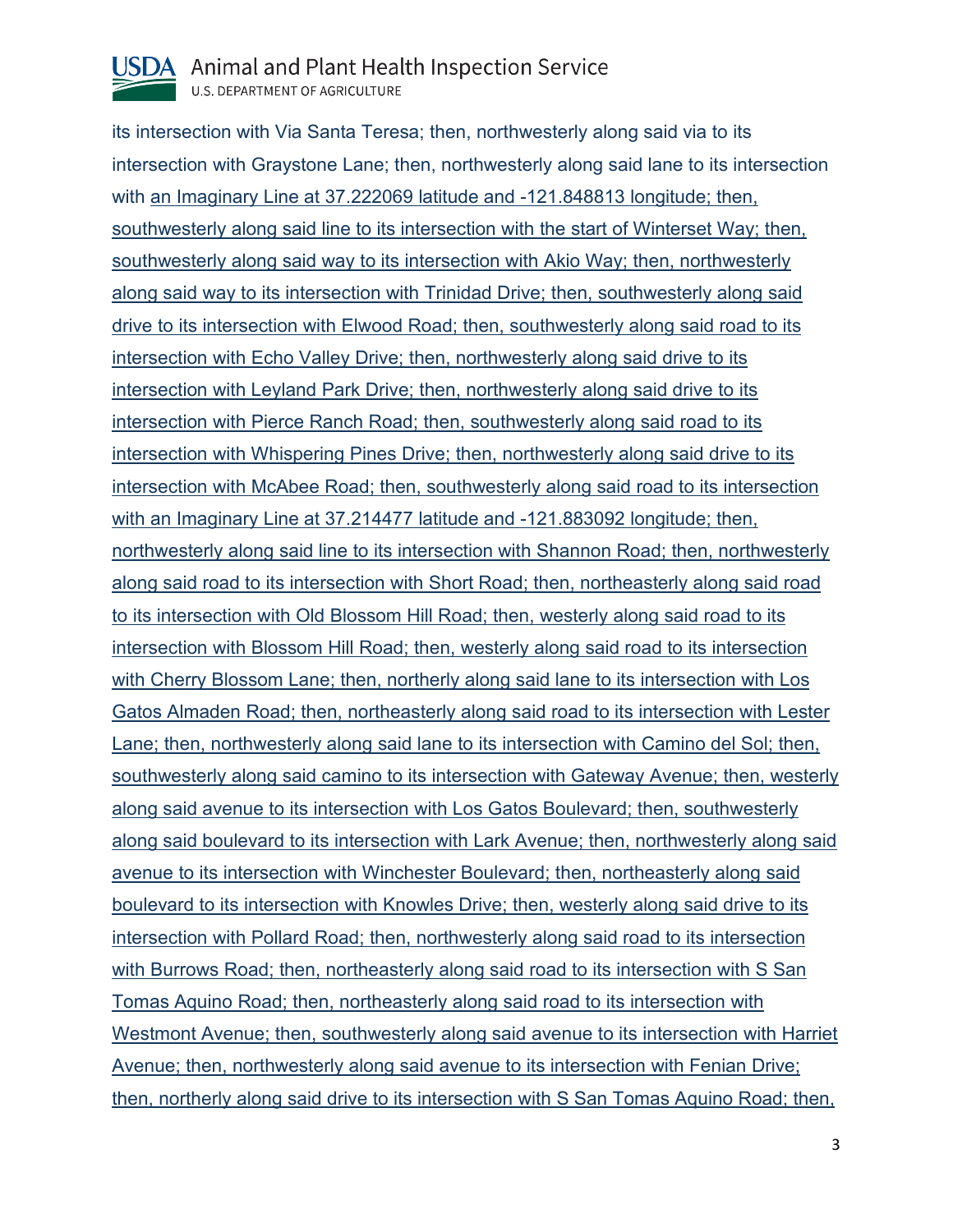

northerly along said road to its intersection with W Campbell Avenue; then, northeasterly along said avenue to its intersection with Victor Avenue; then, northwesterly along said avenue to its intersection with W Latimer Avenue; then, easterly along said avenue to its intersection with Marathon Drive; then, northerly along said drive to its intersection with W Hamilton Avenue; then, easterly along said avenue to its intersection with Darryl Drive; then, northwesterly along said drive to its intersection with Payne Avenue; then, northeasterly along said avenue to its intersection with Phelps Avenue; then, northeasterly along said avenue to its intersection with Williams Road; then, easterly along said road to its intersection with S Cypress Avenue; then, northerly along said avenue to its intersection with an Imaginary Line at the end of the southern portion of said avenue; then, northerly along said line to its intersection with the start of the northern portion of S Cypress Avenue; then, northerly along said avenue to its intersection with Stevens Creek Boulevard; then, easterly along said boulevard to its intersection with N Winchester Boulevard; then, northerly along said boulevard to its intersection with Forest Avenue; then, easterly along said avenue to its intersection with Interstate 880; then, northerly along said interstate to its intersection with W Hedding Street; then, northeasterly along said street to its intersection with Camden Avenue; then, westerly along said avenue to its intersection with Almaden Expressway; then, northwesterly along said expressway to its intersection with an Imaginary Line at 37.226228 latitude and -121.868052 longitude; then, southwesterly along said line to its intersection with Carla Drive; then, westerly along said drive to its intersection with El Paseo Drive; then, southwesterly along said drive to its intersection with Camden Avenue; then, westerly along said avenue to its intersection with Meridian Avenue; then, northwesterly along said avenue to its intersection with Kew Gardens Court; then, southwesterly along said court to its intersection with Dash Court; then, northwesterly along said court to its intersection with an Unnamed Road; then, northwesterly along said road to its intersection with Coleman Road; then, southwesterly along said road to its intersection with an Imaginary Line at 37.235233 latitude and -121.890452 longitude; then, northwesterly along said line to its intersection with Guadalupe Creek Trail at 37.237148 latitude and -121.889593 longitude; then, southwesterly along said trail to its intersection with Singletree Way; then, northeasterly